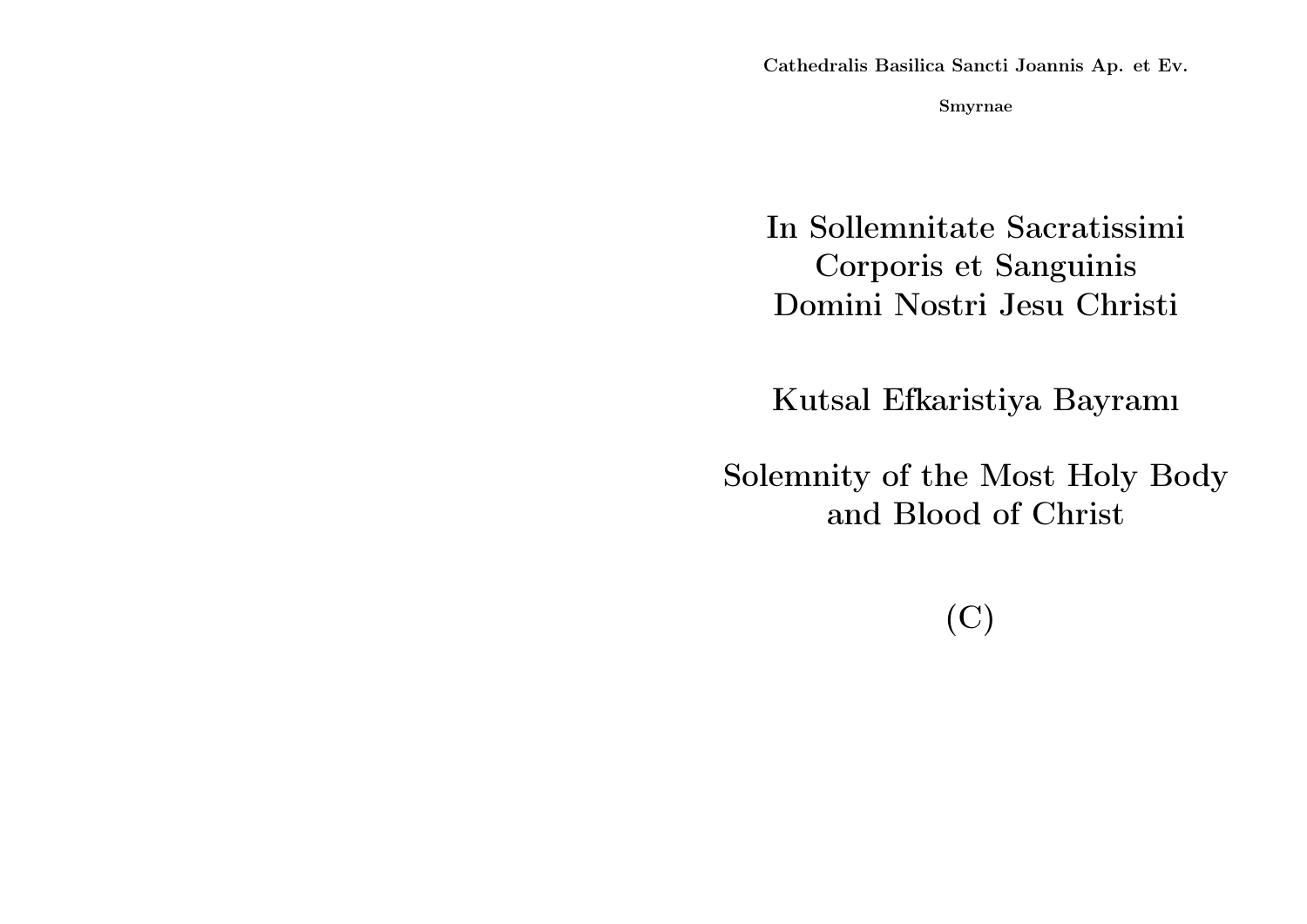# Introductory Rites

P. In the name of the Father, and of the Son, and of the Holy Spirit. A. Amen.

P. The grace of our Lord Jesus Christ and the love of God and the communion of the Holy Spirit be with you all.

A. And with your spirit.

## Penitential Act

P. Brethren, let us acknowledge our sins, and so prepare ourselves to celebrate the sacred mysteries.

I confess to almighty God, and to you, my brothers and sisters, that I have greatly sinned, in my thoughts and in my words, in what I have done and in what I have failed to do, through my fault, through my fault, through my most grievous fault; therefore I ask blessed Mary ever-Virgin, all the Angels and Saints, and you, my brothers and sisters, to pray for me to the Lord our God.

May almighty God have mercy on us, forgive us our sins, and bring us to everlasting life.

A. Amen.

# Kyrie

- 
- 
- 
- 
- 
- V. Kyrie, eleison.  $P.$  Lord, have mercy.
- R. Kyrie, eleison. A. Lord, have mercy.
- V. Christe, eleison. P. Christ, have mercy.
- R. Christe, eleison. A. Christ, have mercy.
- **V.** Kyrie, eleison.  $P$ . Lord, have mercy.
- R. Kyrie, eleison. A. Lord, have mercy.
- R. Allah'ın selameti daima sizinle olsun.
- C. Ve sizin ruhunuzla.
- R. Kardeşlerim, Mesih'in sevgisi içinde birbirinize barış ve huzur dileyiniz.

## Agnus Dei

Agnus Dei, qui tollis peccata mundi: miserere nobis. Agnus Dei, qui tollis peccata mundi: miserere nobis. Agnus Dei, qui tollis peccata mundi: dona nobis pacem.

Ey insanların günahlarını kaldıran Allah'ın kurbanı bize merhamet eyle. Ey insanların günahlarını kaldıran Allah'ın kurbanı bize merhamet eyle. Ey insanların günahlarını kaldıran Allah'ın kurbanı, bize barış ve huzur bağışla.

R. Ne mutlu Rabbin sofrasına davet edilenlere. İşte Allah'ın kurbanı, dünyayı günahlardan kurtaran budur.

 $C.$  Rabbim, bana gelmene layık değilim, ancak tek bir söz söyle, ruhum şifa bulacaktır.

Komünyon Nakaratı Yh. 6,57

 $C.$  Mesih İsa söyle diyor: «Bedenimi yiyen ve kanımı içen bende yaşar, ben de onda».

# Komünyon'dan sonra Dua

R. Kurtarıcımız Mesih İsa, bu geçici dünyada değerli Beden'in ve Kan'ınla cennetin tadını alıyoruz ve sana yalvarıyoruz: Lütfet, ilahi hayatına erişip seninle birlikte ebediyen mutlu olmamızı sağla. Bunu, asırlar boyunca yaşayan ve hükmeden senden dileriz.

C. Amin.

Kutsal Efkaristiya ile Yürüyüş ve Takdis.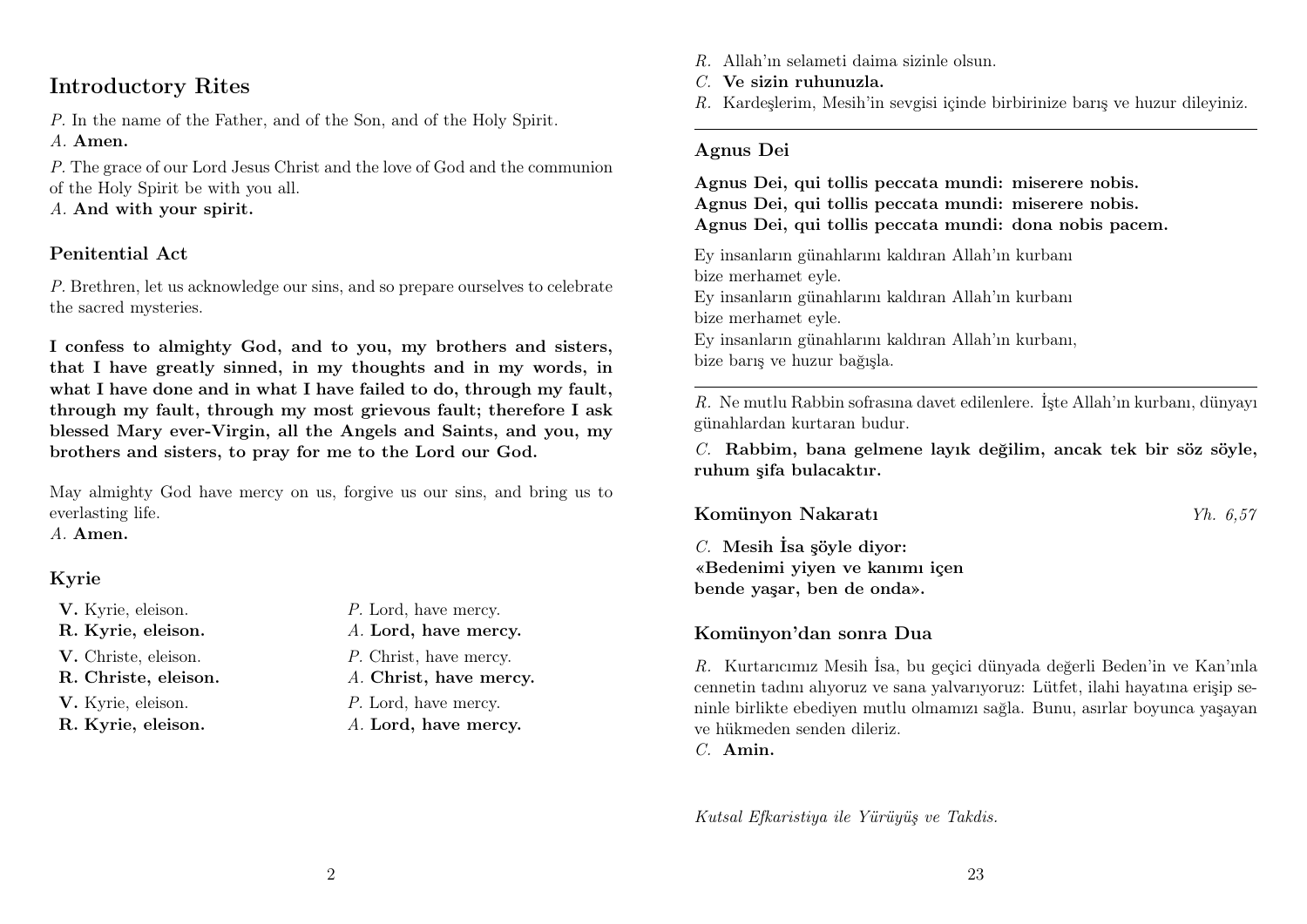- P. The peace of the Lord be with you always.
- A. And with your spirit.
- P. Let us offer each other a sign of peace.

### Agnus Dei

Agnus Dei, qui tollis peccata mundi: miserere nobis. Agnus Dei, qui tollis peccata mundi: miserere nobis. Agnus Dei, qui tollis peccata mundi: dona nobis pacem.

Lamb of God, you take away the sins of the world. have mercy on us. Lamb of God, you take away the sins of the world, have mercy on us. Lamb of God, you take away the sins of the world,

grant us peace.

P. Behold the Lamb of God, behold him who takes away the sins of the world. Blessed are those called to the supper of the Lamb.

A. Lord, I am not worthy that you should enter under my roof, but only say the word and my soul shall be healed.

| Antiphon of Communion | $Jn\;6:$ 57 |  |
|-----------------------|-------------|--|
|                       |             |  |

A. Whoever eats my flesh and drinks my blood remains in me and I in him, says the Lord.

## Prayer after Communion

P. Grant, O Lord, we pray, that we may delight for all eternity in that share in your divine life, which is foreshadowed in the present age by our reception of your precious Body and Blood. Who live and reign for ever and ever. A. Amen.

# Giriş Duaları

R. Peder, Oğul ve Kutsal Ruh'un adına.

C. Amin.

R. Rabbimiz Mesih İsa'nın lütfu, Peder Allah'ın sevgisi ve birlik sağlayan Kutsal Ruh'un kudreti daima sizinle beraber olsun.

C. Ve sizin ruhunuzla.

# Pişmanlık Eylemi

R. Kurtuluşumuzun gizemini kutlamadan önce günahkâr olduğumuzu hatırlayalım ve pişmanlık duyarak Allah'tan af dileyelim.

Her şeye kadir Allah'a ve size kardeşlerim, düşüncelerimle ve sözlerimle, eylemlerimle ve ihmallerimle çok günah işlediğimi itiraf ediyorum. Gerçekten günah işledim. Bu nedenle Bakire Meryem Ana'ya, Meleklere, bütün Azizlere ve size kardeşlerim, yalvarıyorum, benim için Rab'bimiz Allah'a dua ediniz.

Her şeye kadir Allah bize merhamet etsin, günahlarımızı affetsin ve bizi ebedi hayata kavuştursun.

R. Amin.

# Kyrie

| V. Kyrie, eleison.                           | R. Rab'bim, bize merhamet eyle.                                        |
|----------------------------------------------|------------------------------------------------------------------------|
| R. Kyrie, eleison.                           | C. Rab'bim, bize merhamet eyle.                                        |
| V. Christe, eleison.<br>R. Christe, eleison. | R. Mesih Isa, bize merhamet eyle.<br>C. Mesih İsa, bize merhamet eyle. |
| V. Kyrie, eleison.                           | R. Rab'bim, bize merhamet eyle.                                        |
| R. Kyrie, eleison.                           | C. Rab'bim, bize merhamet eyle.                                        |

Procession and blessing with the Blessed Sacrament.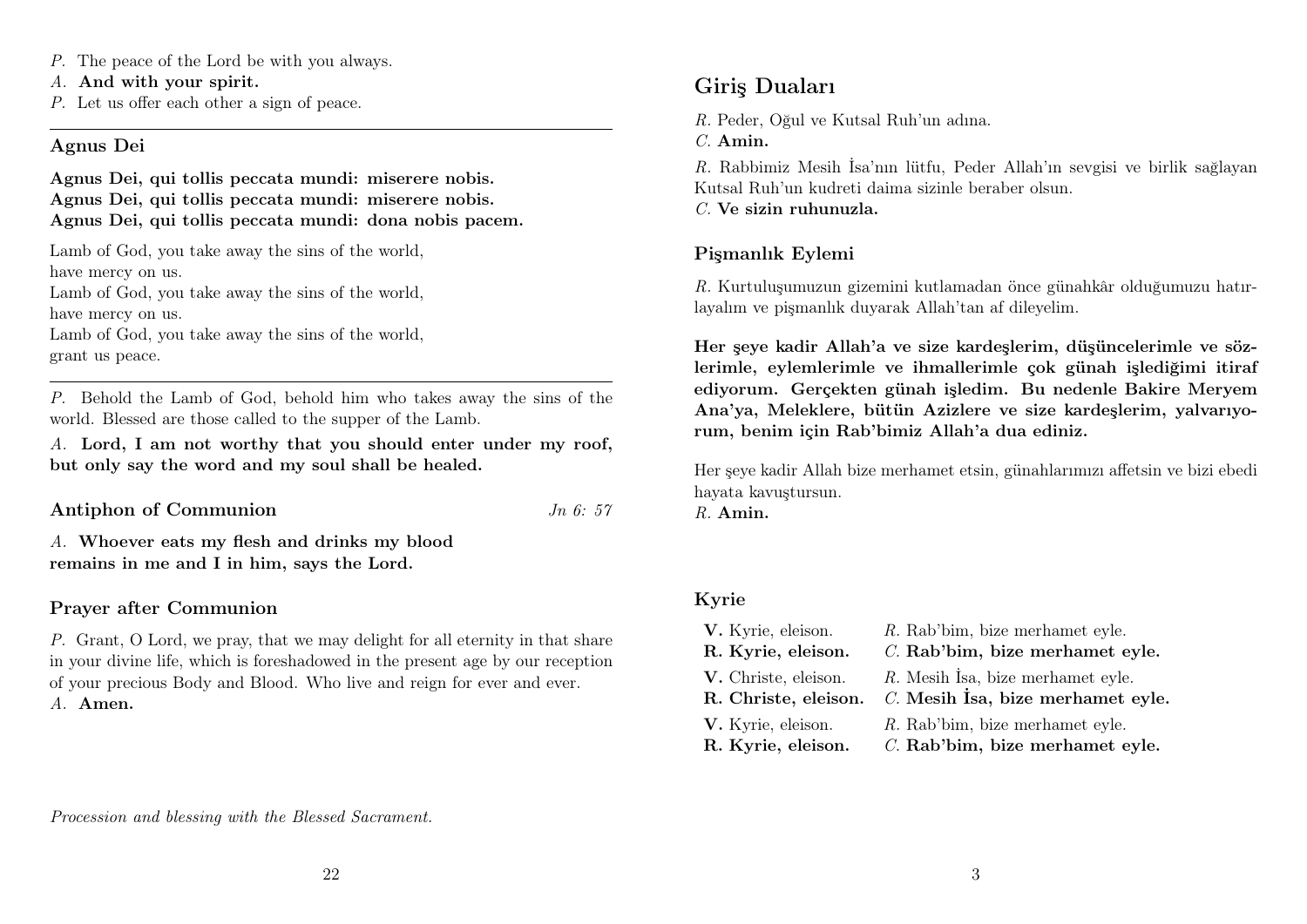# Gloria

Gloria in excelsis Deo et in terra pax hominibus bonae voluntatis. Laudamus te, benedicimus te, adoramus te, glorificamus te, gratias agimus tibi propter magnam gloriam tuam, Domine Deus, Rex caelestis Deus Pater omnipotens, Domine Fili unigenite, Iesu Christe, Domine Deus, Agnus Dei, Filius Patris, qui tollis peccata mundi, miserere nobis; qui tollis peccata mundi, suscipe deprecationem nostram. Qui sedes ad dexteram Patris, miserere nobis. Quoniam tu solus Sanctus, tu solus Dominus, tu solus Altissimus, Iesu Christe, cum Sancto Spiritu: in gloria Dei Patris. Amen.

Glory to God in the highest, and on earth peace to people of good will. We praise you, we bless you, we adore you, we glorify you, we give you thanks for your great glory, Lord God, heavenly King, O God, almighty Father. Lord Jesus Christ, Only Begotten Son, Lord God, Lamb of God, Son of the Father, you take away the sins of the world, have mercy on us; you take away the sins of the world, receive our prayer; you are seated at the right hand of the Father, have mercy on us. For you alone are the Holy One, you alone are the Lord, you alone are the Most High, Jesus Christ, with the Holy Spirit, in the glory of God the Father. Amen.

### Let us pray

P. O God, who in this wonderful Sacrament have left us a memorial of your Passion, grant us, we pray, so to revere the sacred mysteries of your Body and Blood that we may always experience in ourselves the fruits of your redemption.

Who live and reign with God the Father in the unity of the Holy Spirit, one God, for ever and ever.

A. Amen

Bütün dünyaya yayılmış olan Kilise'ni hatırla, Rabbim, Papa Hazretleri . . . , Episkoposumuz . . . ve senin hizmetinde bulunanlarla birlikte, Kilise'ni sevginle güçlendir.

Diriliş ümidi içinde ölmüş olan kardeşlerimizi ve merhametine sığınmış olan tüm ölülerimizi hatırla. Rabbim, onları cennete kabul eyle ve ebedi nura kavuştur. Hepimize merhametini göstermeni diliyoruz. Allah'ın Annesi, Bakire Aziz Meryem, O'nun eşi Aziz Yusuf, bu dünyada senin sevgini kazanmış olan Havariler ve Azizlerle birlikte, ebedi hayata kavuşmamızı, sevgili Oğlun Mesih İsa ile seni övmemizi ve sana ebediyen şükretmemizi sağla.

Her şeye kadir Peder Allah, Kutsal Ruh'un sağladığı birlik içinde, Mesih sayesinde, Mesih içinde ve Mesih'le birlikte, asırlar boyunca, sana şan ve övgüler olsun.

C. Amin.

# Komünyon Duası

Kurtarıcımız Mesih İsa'nın bize öğrettiği duayı iman ve güvenle söyleyelim.

Göklerdeki Pederimiz, adın yüceltilsin, hükümdarlığın gelsin, göklerde olduğu gibi, yeryüzünde de senin isteğin olsun. Günlük ekmeğimizi bugün de bize ver, bize kötülük edenleri bağışladığımız gibi, sen de bağışla suçlarımızı. Bizi günah işlemekten koru ve kötülükten kurtar.

R. Her kötülükten bizi kurtar, Allah'ım; günlerimizi barış ve huzur içinde geçirmemize yardım et. Merhametinle günahtan bizi kurtar; sonsuz mutluluğun ümidi içinde yaşayan ve Kurtarıcımız Mesih İsa'nın gelişini bekleyen bizleri, yaşamdaki zorluklar karşısında koru ve kuvvetlendir.

 $C.$  Cünkü hükümdarlık, kudret ve vücelik ebediyen senindir.

R. Rabbimiz Mesih İsa, Havarilerine "Sizleri barış içinde bırakıyorum, size benim huzurumu veriyorum" dedin. Günahlarımıza değil, Kilisenin imanına bak ve ona isteğine göre birlik ve barış bağışla. Sen Allah olarak ebediyen varsın ve hükmedersin.

C. Amin.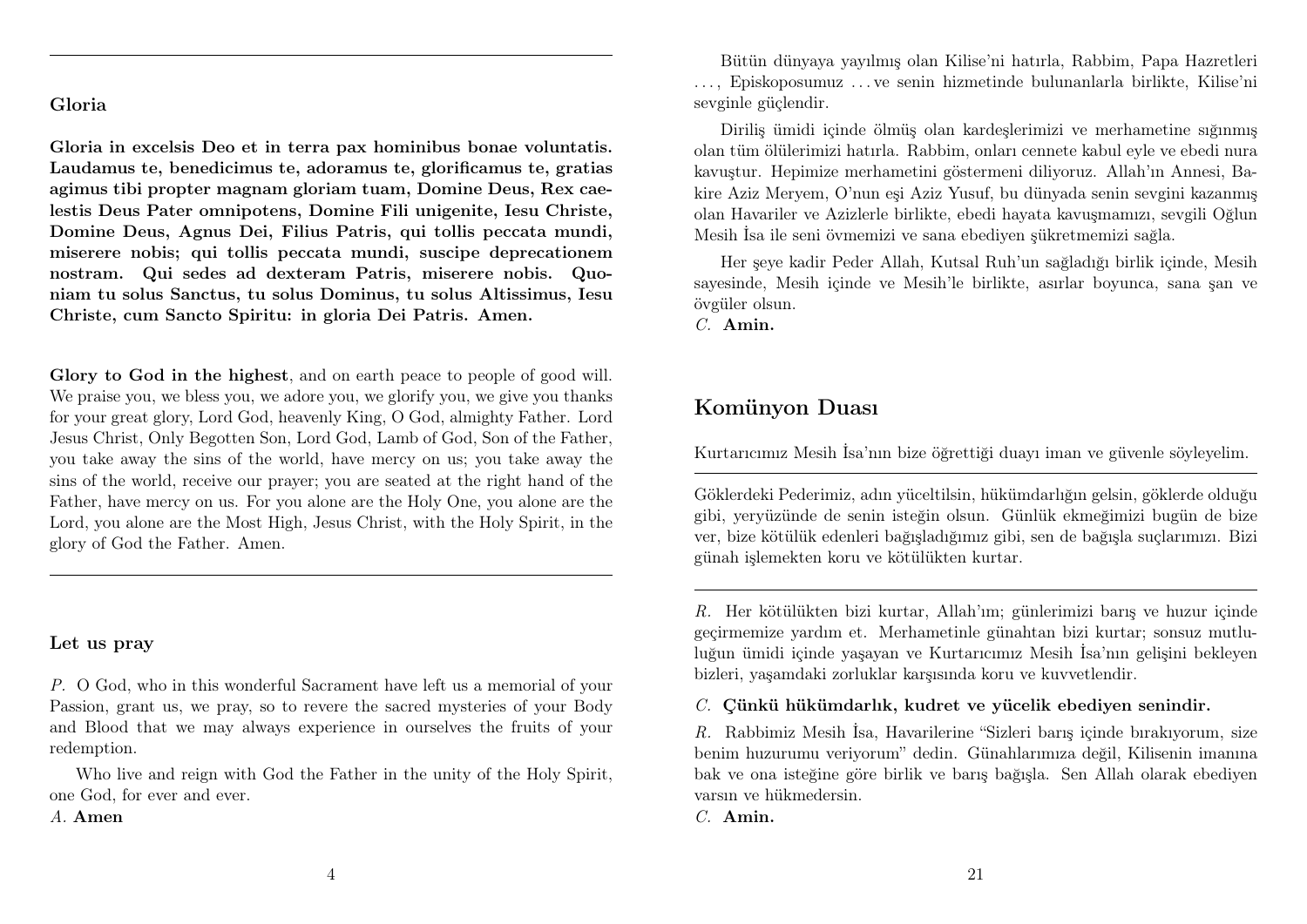Remember, Lord, your Church, spread throughout the world, and bring her to the fullness of charity, together with N. our Pope and N. our Bishop and all the clergy.

Remember also our brothers and sisters who have fallen asleep in the hope of the resurrection, and all who have died in your mercy: welcome them into the light of your face. Have mercy on us all, we pray, that with the Blessed Virgin Mary, Mother of God, with her spouse Saint Joseph, with the blessed Apostles, and all the Saints who have pleased you throughout the ages, we may merit to be coheirs to eternal life, and may praise and glorify you through your Son, Jesus Christ.

Through him, and with him, and in him, O God, almighty Father, in the unity of the Holy Spirit, all glory and honor is yours, for ever and ever. A. Amen.

# Rite of Communion

At the Savior's command and formed by divine teaching, we dare to say:

Our Father, who art in heaven, hallowed be thy name; Thy kingdom come; Thy will be done on earth as it is in heaven. Give us this day our daily bread; and forgive us our trespasses as we forgive those who trespass against us; and lead us not into temptation, but deliver us from evil.

P. Deliver us, Lord, we pray, from every evil, graciously grant peace in our days, that, by the help of your mercy, we may be always free from sin and safe from all distress, as we await the blessed hope and the coming of our Savior, Jesus Christ.

### A. For the kingdom, the power, and the glory are yours, now and for ever.

P. Lord Jesus Christ, who said to your Apostles: Peace I leave you, my peace I give you; look not on our sins, but on the faith of your Church, and graciously grant her peace and unity in accordance with your will. Who live and reign for ever and ever.

A. Amen.

#### Gloria

Gloria in excelsis Deo et in terra pax hominibus bonae voluntatis. Laudamus te, benedicimus te, adoramus te, glorificamus te, gratias agimus tibi propter magnam gloriam tuam, Domine Deus, Rex caelestis Deus Pater omnipotens, Domine Fili unigenite, Iesu Christe, Domine Deus, Agnus Dei, Filius Patris, qui tollis peccata mundi, miserere nobis; qui tollis peccata mundi, suscipe deprecationem nostram. Qui sedes ad dexteram Patris, miserere nobis. Quoniam tu solus Sanctus, tu solus Dominus, tu solus Altissimus, Iesu Christe, cum Sancto Spiritu: in gloria Dei Patris. Amen.

Göklerdeki yüce Allah'a övgüler olsun. Yeryüzündeki iyi niyetli insanlara, barış gelsin. Seni överiz, Seni yüceltiriz. Sana ibadet ederiz. Sana hamdederiz. Yüce Allah, göklerin kralı, her şeye kadir Peder Allah, sonsuz şanın için sana şükrederiz. Mesih İsa, biricik Oğul, Yüce Allah, Allah'ın kurbanı, Pederin Oğlu, dünyanın günahlarını kaldıran Sen, bize merhamet eyle. Dünyanın günahlarını kaldıran Sen, dualarımızı kabul eyle. Yüce Allah'ın sağında oturan Sen, bize merhamet eyle. Çünkü yalnız Sen kutsalsın, yalnız Sen Rabbimizsin, yalnız Sen yücesin. Ey Mesih İsa, Kutsal Ruh'la birlikte Peder Allah'ın şanındasın. Amin.

## Dua edelim

R. Rabbimiz Mesih İsa, kurduğun Efkaristiya gizemi bize senin ölümünü ve dirilişini harikulade bir şekilde hatırlatmaktadır. Sana yalvarıyoruz: Kurtuluşumuzu sağlayan nimetlerine kavuşabilmemiz ve Beden'inin ve Kan'ının kutsal gizemlerini her zaman imanla kutlamamız için bizlerden yardımını esirgeme.

Bunu, Peder'le ve Kutsal Ruh'la birlikte şimdi ve ebediyen hükmeden Rabbimiz Mesih İsa, senden dileriz. C. Amin.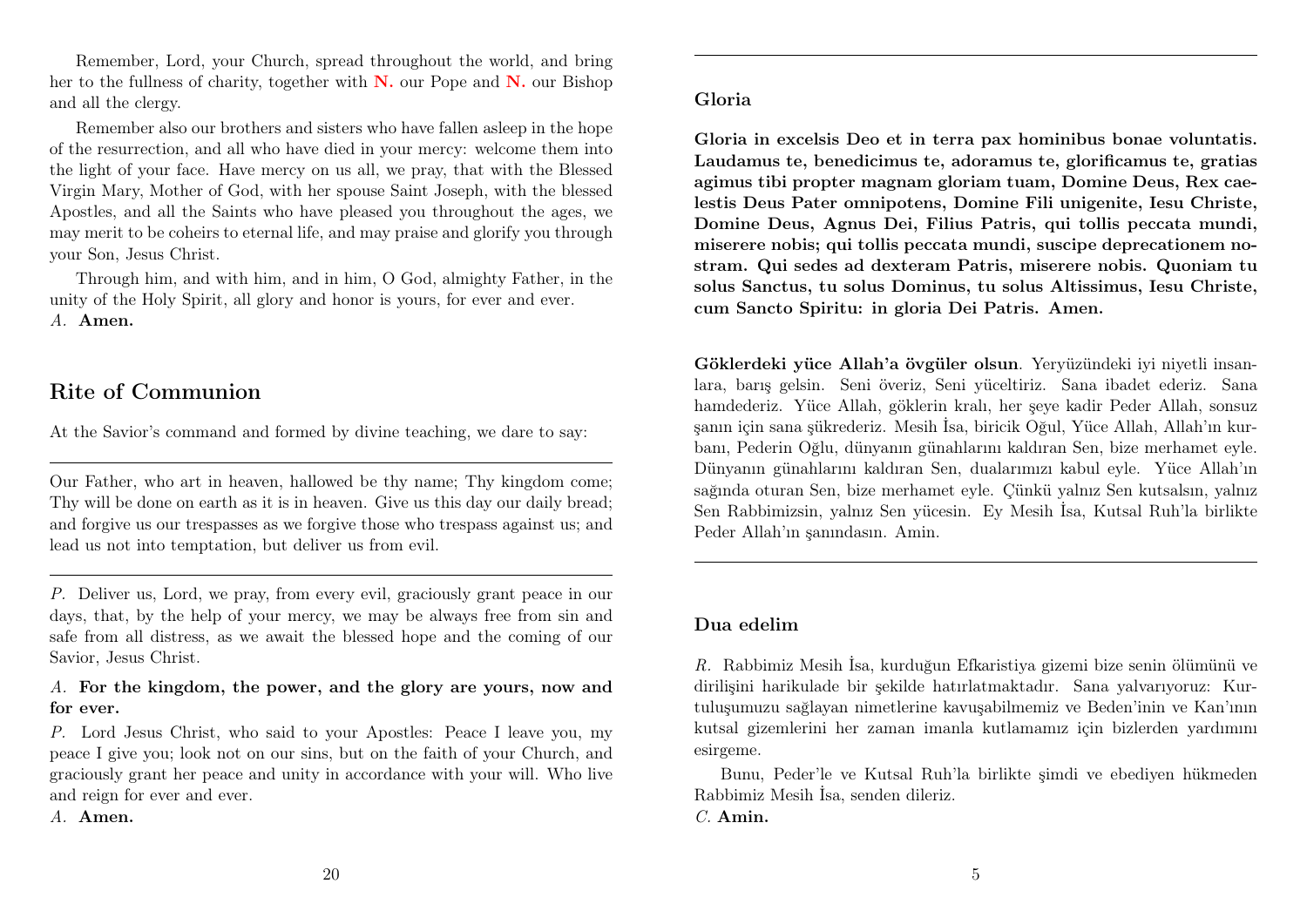# Liturgy of the Word

#### First Reading

#### A reading from the Book of Genesis  $14:18-20$

In those days, Melchizedek, king of Salem, brought out bread and wine, and being a priest of God Most High, he blessed Abram with these words: «Blessed be Abram by God Most High, the creator of heaven and earth; and blessed be God Most High, who delivered your foes into your hand.»

Then Abram gave him a tenth of everything.

The word of the Lord. A. Thanks be to God.

Responsorial Psalm Ps 110:1-4

#### A. You are a priest for ever, in the line of Melchizedek. The Lord said to my Lord: «Sit at my right hand

till I make your enemies your footstool.»

A. You are a priest for ever, in the line of Melchizedek.

The scepter of your power the Lord will stretch forth from Zion: «Rule in the midst of your enemies.»

A. You are a priest for ever, in the line of Melchizedek.

«Yours is princely power in the day of your birth, in holy splendor; before the daystar, like the dew, I have begotten you.» A. You are a priest for ever, in the line of Melchizedek.

The Lord has sworn, and he will not repent: «You are a priest forever, according to the order of Melchizedek.» A. You are a priest for ever, in the line of Melchizedek.

#### Sanctus

Sanctus, Sanctus, Sanctus Dóminus Deus Sábaoth. Pleni sunt cæli et terra glória tua. Hosánna in excélsis. Benedíctus qui venit in nómine Dómini. Hosánna in excélsis.

Kutsal, Kutsal, Kutsal, evrenin Tanrısı. Gökler ve yerler şanınla doludur. "Hosanna" göklerdeki Yüce Allah'a. Rabbin adına gelen yüceltilsin. "Hosanna" göklerdeki Yüce Allah'a.

Rabbimiz, gerçekten sen kutsalsın ve her mükemmelliğin kaynağısın.

Sana yalvarıyoruz, Allah'ım, bu adakların Rabbimiz Mesih İsa'nın bedeni ve kanı olmaları için, onları Kutsal Ruh'un kudretiyle $\maltese$ kutsal kıl.

Mesih İsa ele verilip, kendi iradesiyle ölüme doğru yürüdüğü zaman, ekmeği aldı, sana şükrederek onu böldü ve Havarilerine vererek şöyle dedi:

## ALINIZ VE HEPİNİZ YİYİNİZ, BU SİZİN İÇİN KURBAN EDİLEN BENİM BEDENİMDİR.

Aynı şekilde, yemekten sonra, şarap kupasını aldı, sana şükrederek onu takdis etti ve Havarilerine vererek şöyle dedi:

ALINIZ VE HEPİNİZ BU KUPADAN İÇİNİZ, BU BENİM KANIMDIR, YENİ VE EBEDİ AHDİN KANIDIR. O, GÜNAHLARIN BAĞIŞLANMASI İÇİN SİZİN VE BÜTÜN İNSANLAR UĞRUNA DÖKÜLECEKTİR. BUNU BENİ ANMAK İÇİN YAPINIZ.

#### İmanın gizi büyüktür.

## Rabbimiz Mesih İsa, senin ölümünü anıyoruz, dirilişini kutluyoruz ve şanlı gelişini bekliyoruz.

Allah'ım, Oğlu'nun ölümünü ve dirilişini anarak, bu ebedi hayatın ekmeğini ve kurtuluş kupasını sana sunarak şükrediyoruz; çünkü huzurunda sana hizmet etmeye bizleri layık gördün. Alçakgönüllülükle sana yalvarıyoruz: Mesih İsa'nın bedenini ve kanını paylaştığımız zaman, Kutsal Ruh'un kudretiyle hepimizin toplanmasını ve birlik içinde yaşamasını sağla.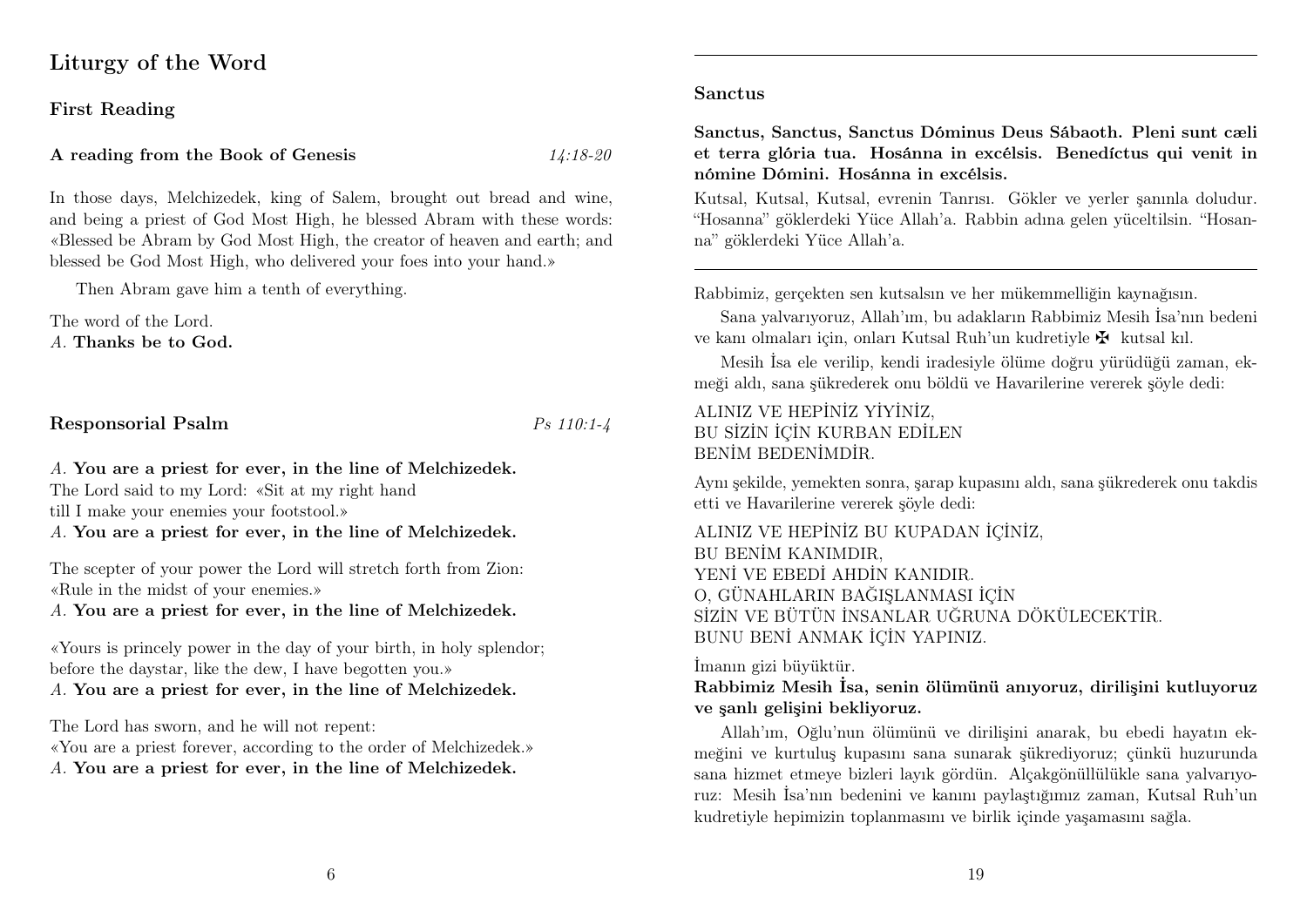#### Sanctus

Sanctus, Sanctus, Sanctus Dóminus Deus Sábaoth. Pleni sunt cæli et terra glória tua. Hosánna in excélsis. Benedíctus qui venit in nómine Dómini. Hosánna in excélsis.

Holy, Holy, Holy Lord God of hosts. Heaven and earth are full of your glory. Hosanna in the highest. Blessed is he who comes in the name of the Lord. Hosanna in the highest.

You are indeed Holy, O Lord, the fount of all holiness.

Make holy, therefore, these gifts, we pray, by sending down your Spirit upon them like the dewfall, so that they may become for us the Body  $\mathbf{\ddot{F}}$  and Blood of our Lord Jesus Christ.

At the time he was betrayed and entered willingly into his Passion, he took bread and, giving thanks, broke it, and gave it to his disciples, saying:

TAKE THIS, ALL OF YOU, AND EAT OF IT: THIS IS MY BODY WHICH WILL BE GIVEN UP FOR YOU.

In a similar way, when supper was ended, he took the chalice and, once more giving thanks, he gave it to his disciples, saying:

TAKE THIS, ALL OF YOU, AND DRINK FROM IT; FOR THIS IS THE CHALICE OF MY BLOOD, THE BLOOD OF THE NEW AND ETERNAL COVENANT, WHICH WILL BE POURED OUT FOR YOU AND FOR MANY FOR THE FORGIVENESS OF SINS. DO THIS IN MEMORY OF ME.

The mystery of faith.

We proclaim your Death, O Lord, and profess your Resurrection until you come again.

Therefore, as we celebrate the memorial of his Death and Resurrection, we offer you, Lord, the Bread of life and the Chalice of salvation, giving thanks that you have held us worthy to be in your presence and minister to you. Humbly we pray that, partaking of the Body and Blood of Christ, we may be gathered into one by the Holy Spirit.

# Kutsal Kitabın Okunması

Birinci Okuma

#### Yaratılış Kitabından Sözler 14,18-20

İbrahim dört krala karşı yapmış olduğu savaştan döndükten sonra, Salem Kralı Melkisedek'e ekmek ve şarap sundu. O, yüce Allah'ın kâhini idi. İbrahim'i takdis ederken şöyle dedi: «Göğün ve yerin yaratıcısı olan yüce Allah tarafından İbrahim takdis edilsin! Düşmanlarını senin eline teslim eden yüce Allah da yüceltilsin!»

Bundan sonra İbrahim ona tüm mallarından onda birini verdi.

İşte, Rabbin sözleridir.

C. Rabbim, sana şükürler olsun.

#### Mezmur 110, 1-4

C. Rabbimiz İsa, sen şimdi ve ebediyen Kâhinimizsin. Rab Rabbime şöyle dedi: «Sağıma otur; düşmanlarını ayaklarına basamak yapacağım. C. Rabbimiz İsa, sen şimdi ve ebediyen Kâhinimizsin.

Rab Siyon'dan uzatacak, senin kudretinin asasını. Hükmedeceksin düşmanlarının ortasında. C. Rabbimiz İsa, sen şimdi ve ebediyen Kâhinimizsin.

Sen hükümdarsın, senin kudret gününde ve kutsal görkem içinde. Seherin bağrından doğan çiy gibi, ben seni var ettim. C. Rabbimiz İsa, sen şimdi ve ebediyen Kâhinimizsin.

Rab and içti ve sözünden caymayacaktır: «Ebediyen Kâhinsin, Melkisedek uyarınca.» C. Rabbimiz İsa, sen şimdi ve ebediyen Kâhinimizsin.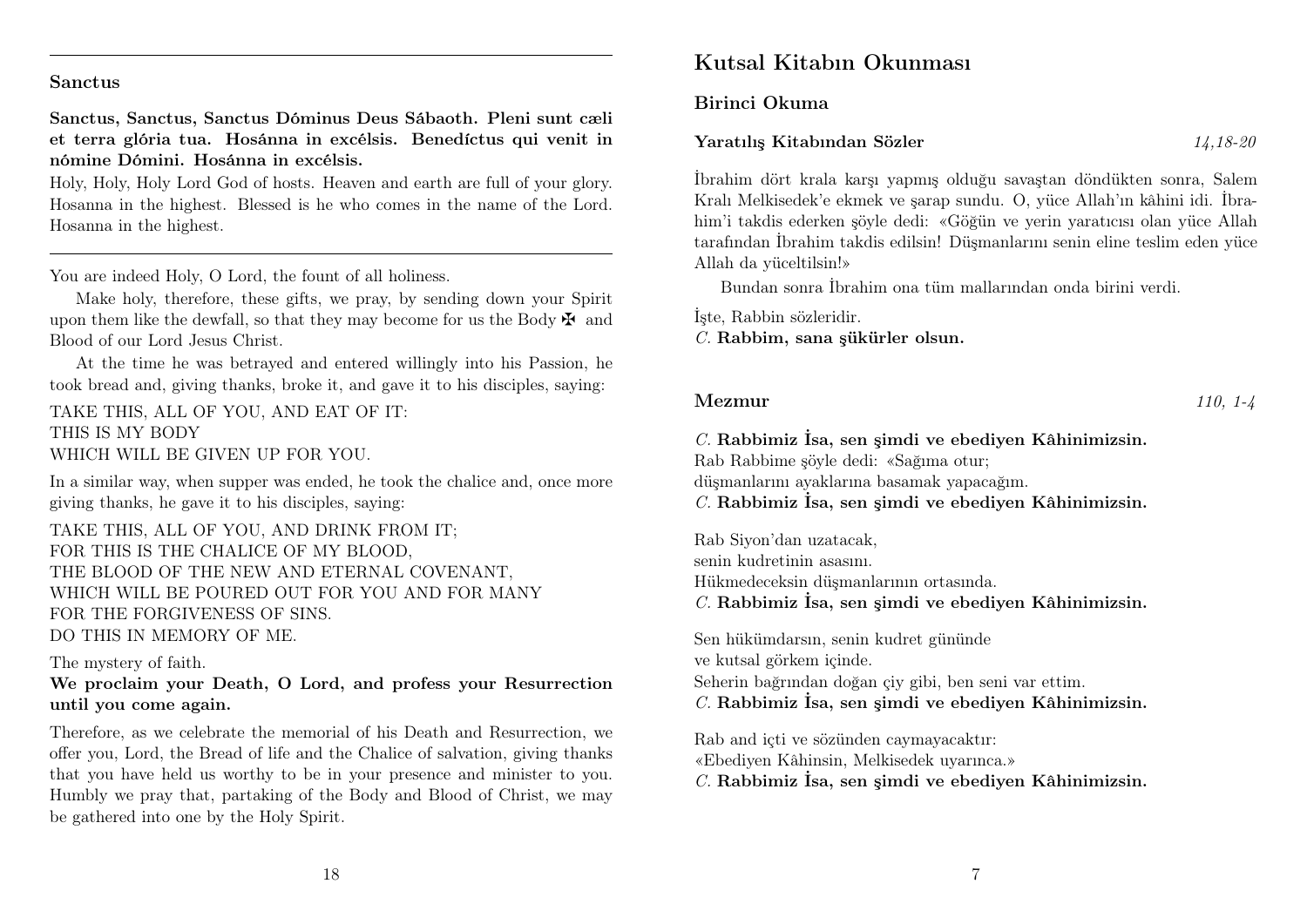## Second Reading

### A reading from the first Letter of Saint Paul to the Corinthians 11:23-26

Brothers and sisters: I received from the Lord what I also handed on to you, that the Lord Jesus, on the night he was handed over, took bread, and, after he had given thanks, broke it and said, «This is my body that is for you. Do this in remembrance of me.»

In the same way also the cup, after supper, saying, «This cup is the new covenant in my blood. Do this, as often as you drink it, in remembrance of me.»

For as often as you eat this bread and drink the cup, you proclaim the death of the Lord until he comes.

The word of the Lord.

A. Thanks be to God

#### Sequentia

Ecce panis Angelórum, factus cibus viatórum: vere panis fíliórum, non mitténdus cánibus.

In figúris præsignátur, cum Isaac immolátur: agnus paschæ deputátur: datur manna pátribus.

Bone Pastor, panis vere, Iesu, nostri miserére: tu nos pasce, nos tuére: tu nos bona fac vidére in terra vivéntium.

Tu, qui cuncta scis et vales: qui nos pascis hic mortales: tuos ibi commensáles, coherédes et sodales fac sanctórum cívium. Amen. Behold the Bread of Angels, become the food of the pilgrims: truly the bread of the sons, which cannot be thrown to the dogs.

It is pre-signified in types, when Isaac is brought to be sacrificed, the Paschal lamb is chosen, manna is given to the fathers.

Good shepherd, true bread, Jesus, have mercy on us: feed us, protect us, make us see good things in the land of the living.

You Who know and can do all things, You who feed us mortals here, make us there your table companions, coheirs and comrades of the holy citizens

# Şükran Duası

R. Kardeşlerim, Allah'ın benim ve sizin kurbanınızı sevgiyle kabul etmesi için, hep beraber dua edelim.

 $C$ . Allah, kendi adının şanı ve yüceliği, bizim ve tüm Kilisenin iyiliği için senin ellerinden bu kurbanı kabul etsin.

#### Adaklar üzerine Dua

R. Rabbim, birçok buğday tanesinden yapılan bu ekmeği ve birçok üzümün ürünü olan bu şarabı sana sunuyoruz ve yalvarıyoruz: Kilisene, bu adakların belirttikleri birlik ve barışı sağla. Bunu, Rabbimiz Mesih İsa'nın adına senden dileriz.

C. Amin.

R. Rab sizinle olsun.

 $C$ . Ve sizin ruhunuzla.

- R. Kalplerimizi Allah'a yükseltelim.
- C. Kalplerimiz Rab iledir.

R. Rabbimiz Allah'a şükredelim.

C. Gerçekten bu doğru ve gereklidir.

R. Rabbimiz, kutsal Peder, ebedi ve kadir Allah, her zaman ve her yerde, seni övmek ve sana şükretmek bir görevdir ve bir selamet yoludur.

Mesih İsa haç üzerinde ölümüyle gerçekleştirdiği kurtuluşun yüzyıllar boyunca anılması ve insanlara ulaşması için son akşam yemeğinde Havarileri ile birlikteyken, kendisini sana mükemmel ve lekesiz bir kurban Kuzusu olarak sundu ve Sen, Peder, O'nun mükemmel şükran kurbanını sevgiyle kabul ettin.

Aynı iman, insanları aydınlatsın ve aynı sevgi, onların kalplerini birleştirsin diye bu kutsal gizeme katılan müminlerini kuvvetli ve kutsal kılarsın.

Bizler de, Ruh'unun kalbimizin lütuflarınla dolup Oğlu'nun yüreğine benzemesi için ilahi sofraya katılmaya geliriz.

Bu nedenle gök ve yer seni över ve Yeni Ahdin ilahisini söyler. Bizler de seslerimizi Meleklerin ve Azizlerin seslerine katarak, seni yüceltiriz ve deriz ki: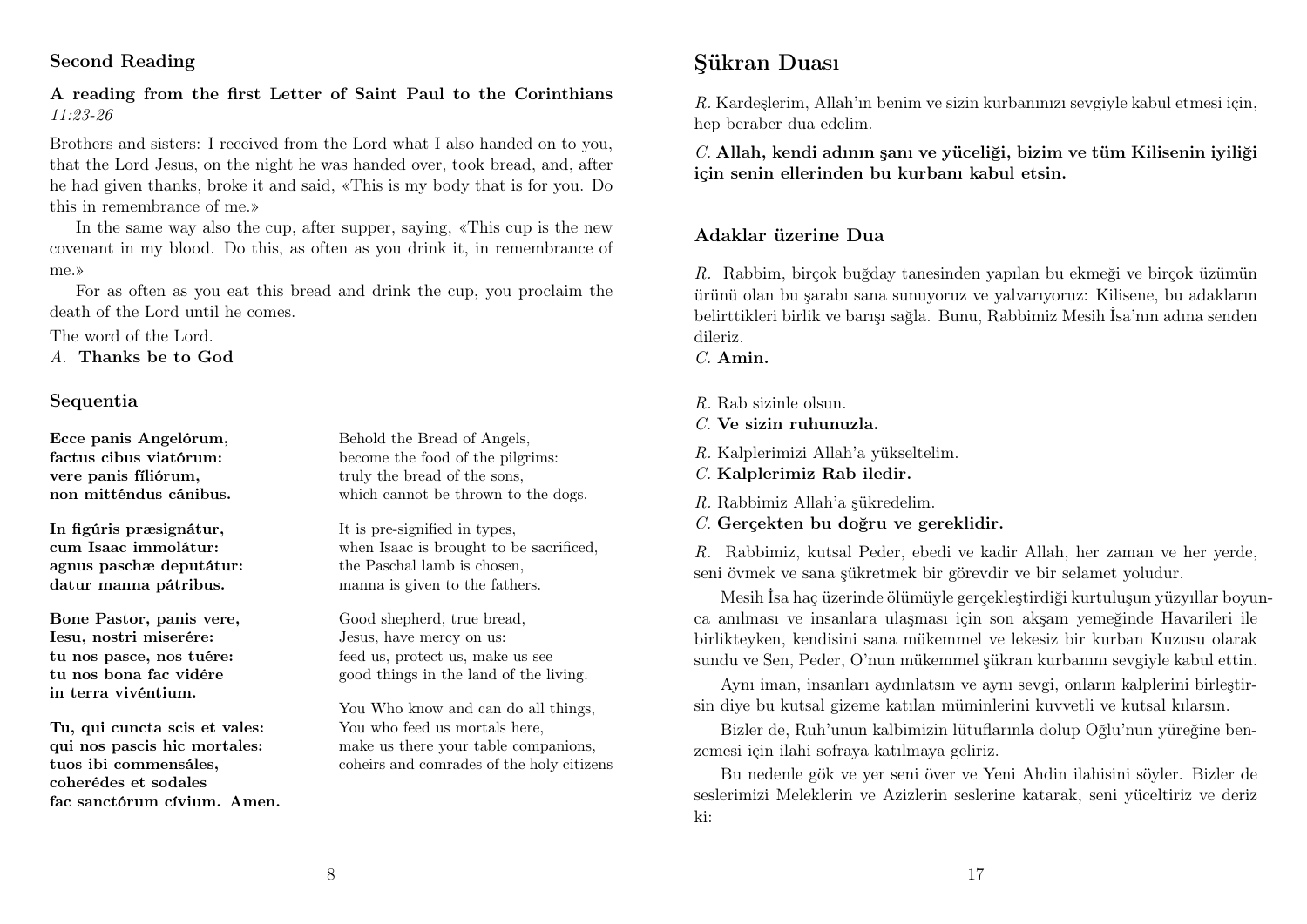# Liturgy of the Eucharist

P. Pray, brethren, that my sacrifice and yours may be acceptable to God, the almighty Father.

A. May the Lord accept the sacrifice at your hands for the praise and glory of his name, for our good and the good of all his holy Church.

## Prayer over the Offerings

P. Grant your Church, O Lord, we pray, the gifts of unity and peace, whose signs are to be seen in mysteries in the offerings we here present. Through Christ our Lord.

A. Amen.

P. The Lord be with you.

A. And with your spirit.

P. Lift up your hearts.

A. We lift them up to the Lord.

P. Let us give thanks to the Lord our God.

A. It is right and just.

P. It is truly right and just, our duty and our salvation, always and everywhere to give you thanks, Lord, holy Father, almighty and eternal God, through Christ our Lord.

For at the Last Supper with his Apostles, establishing for the ages to come the saving memorial of the Cross, he offered himself to you as the unblemished Lamb, the acceptable gift of perfect praise.

Nourishing your faithful by this sacred mystery, you make them holy, so that the human race, bounded by one world, may be enlightened by one faith and united by one bond of charity.

And so, we approach the table of this wondrous Sacrament, so that, bathed in the sweetness of your grace, we may pass over to the heavenly realities here foreshadowed.

Therefore, all creatures of heaven and earth sing a new song in adoration, and we, with all the host of Angels, cry out, and without end we acclaim:

# İkinci Okuma

#### Aziz Pavlus'un Korintoslulara Birinci Mektubundan Sözler 11,23-26

Kardeşlerim, ben Pavlus sizlere ne ilettiysem, onu Rab'den aldım. Rab İsa ele verildiği gece, ekmek aldı, şükrederek onu böldü ve şöyle dedi: «Bu sizin için kurban edilen benim Beden'imdir. Bunu, beni anmak için yapınız.»

Aynı şekilde, yemekten sonra, kupayı aldı ve şöyle dedi: «Bu kupa, benim kanımla gerçekleşen yeni Ahit'tir. Ondan her içtiğinizde, bunu beni anmak için yapınız.»

Gerçekten, bu ekmeği her yediğinizde ve bu kupadan her içtiğinizde, Rab'bin gelişine kadar O'nun ölümünü bildirmiş olursunuz.

İşte, Rabbin sözleridir. C. Rabbim, sana şükürler olsun.

## Efkaristiya Ezgisi

İşte, meleklerin ekmeği! O, yoldaki insanların ekmeğidir, Allah'ın evlatlarının gerçek ekmeğidir.

O kurban edilen İshak'la, Kurban edilen Paskalya Kuzu'suyla, Çöldeki "Manna" ile önceden belirlenmiştir.

Ey iyi Çoban, gerçek ekmeğimiz, Ey Mesih İsa, bizi koru. Hayat Ülkesinde bizi sonsuz mutluluğa kavuştur.

Sen ki, her şeyi bilirsin ve her şeyi yapabilirsin, Sen ki, yeryüzünde bizi beslersin, Göklerdeki ziyafete bizi götür Ve Azizlerin yanında bize mirasını ver. Amin.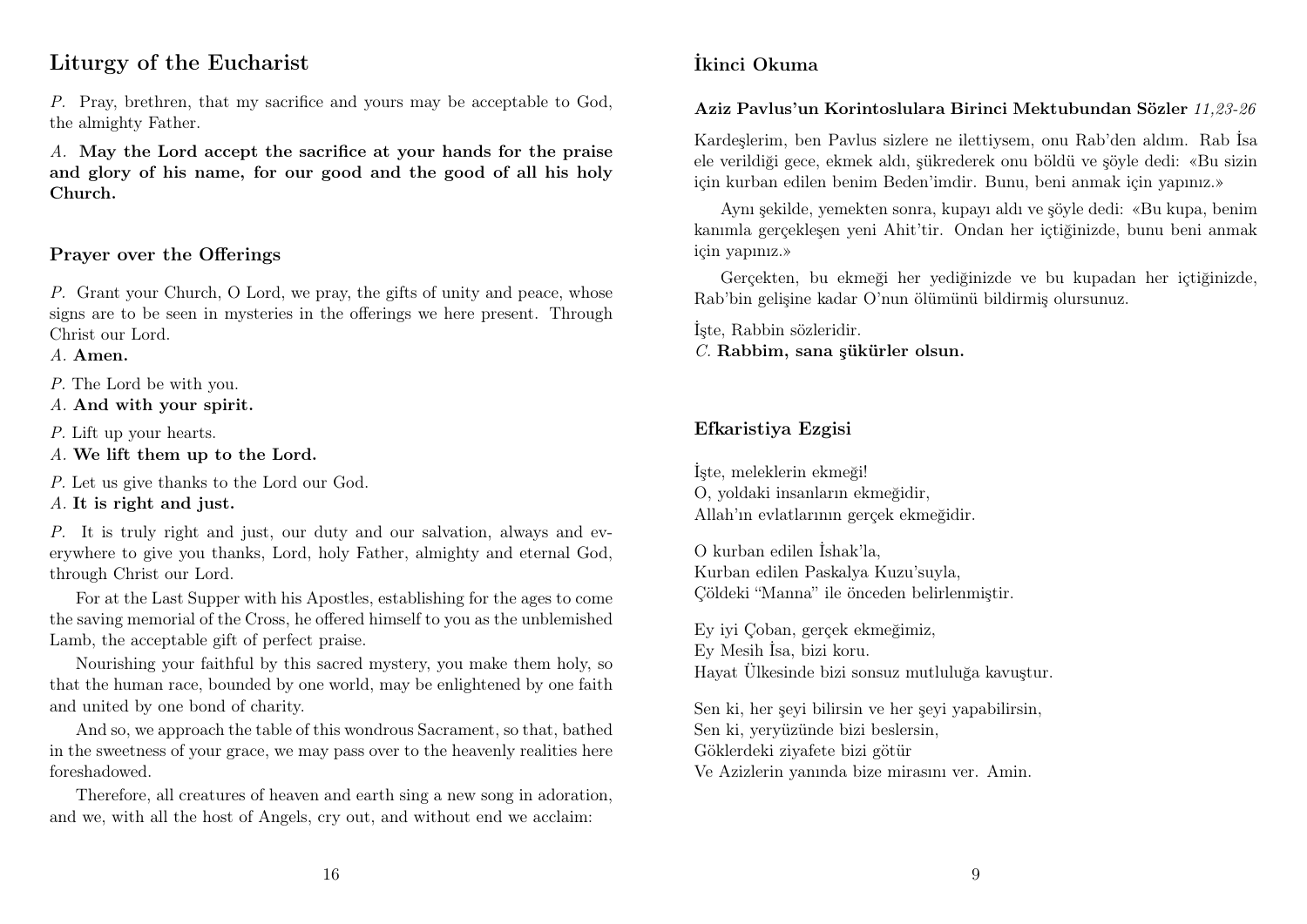### Alleluia, alleluia.

I am the living bread from heaven, says the Lord; if anyone eats this bread he will live forever.

## Alleluia, alleluia.

## Holy Gospel

P. The Lord be with you.

A. And with your spirit.

P. A Reading from the Holy Gospel according to Luke 9:11-17

### $\mathbf{\ddot{A}}$ . Glory to you, O Lord.

J who needed to be cured. As the day was drawing to a close, the Twelve esus spoke to the crowds about the kingdom of God, and he healed those approached him and said, «Dismiss the crowd so that they can go to the surrounding villages and farms and find lodging and provisions; for we are in a deserted place here.»

He said to them, «Give them some food yourselves.» They replied, «Five loaves and two fish are all we have, unless we ourselves go and buy food for all these people.» Now the men there numbered about five thousand. Then he said to his disciples, «Have them sit down in groups of about fifty.» They did so and made them all sit down.

Then taking the five loaves and the two fish, and looking up to heaven, he said the blessing over them, broke them, and gave them to the disciples to set before the crowd. They all ate and were satisfied. And when the leftover fragments were picked up, they filled twelve wicker baskets.

The Gospel of the Lord.

A. Praise to you, Lord Jesus Christ.

## Homily

### Evrensel Dualar

R. Sevgili kardeşlerim, göksel ekmekle beslenirken kalplerimizi Allah'a doğru yükseltelim ve dualarımızı işitmesi için O'na yalvaralım. Hep beraber söyleyelim:

#### C. Allah'ım, dualarımızı dinle.

— Papa'nın, episkoposların ve bütün rahiplerin Efkaristiya'dan kuvvet alarak daima sevgi ve merhametle görevlerini yapabilmeleri için dua edelim.

— Cemaatimizin sık sık Efkaristiya ile beslenerek imanda ve sevgide büyümesi için dua edelim.

— Acı çekenler ve ölüm döşeğinde olanların Efkaristiya'dan kuvvet almaları için dua edelim.

— Efkaristiya'ya katılan bizlerin bir gün gökteki ebedi sofraya katılabilmemiz için dua edelim.

— Bu sene ilk kere Efkaristiya ile beslenmiş olanların, imanda ve sevgide büyümeleri için dua edelim.

R. Allah'ım, Kiliseni Mesih İsa'nın değerli vücudu ve kanı ile besliyorsun. Mutluluğu daima Efkaristiya'da bulmamızı ve bu büyük lütuf sayesinde kardeşlerimizle birlik içinde olmamızı sağla. Bunu, Rabbimiz Mesih İsa'nın adına senden dileriz.

C. Amin.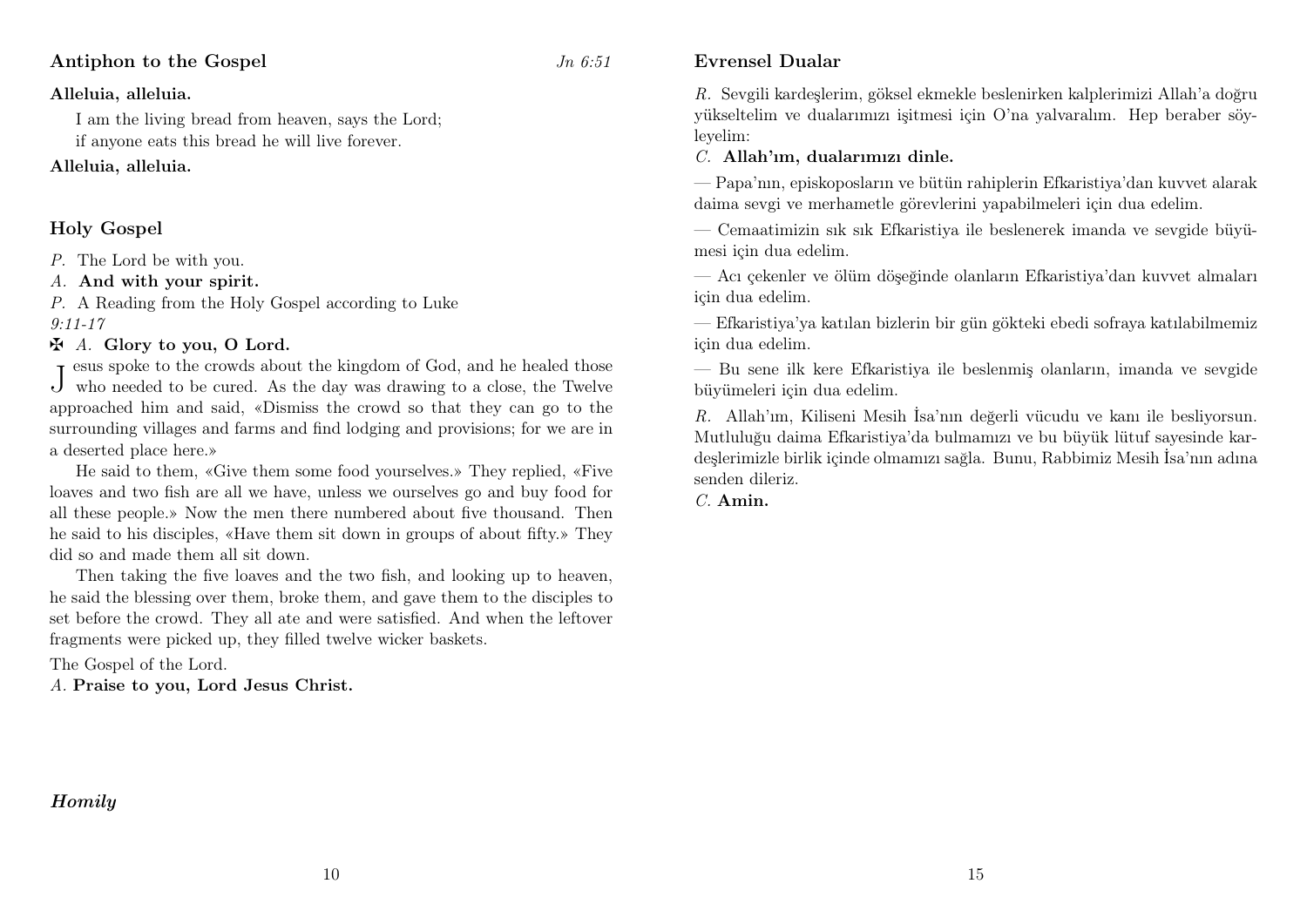### Intercessions

P. With confidence, let us call on our Shepherd who brings back the straying sheep, binds up the injured, and heals the sick:

A. Lord, hear our prayer.

— For honesty and integrity within the shepherds of Christ's flock, we pray to the Lord:

— For fidelity to baptismal and Eucharistic holiness; for fidelity to the vows of ordination, matrimony, consecrated life, we pray to the Lord:

— For the healing of the mentally, physically, sexually abused; for the conversion of the abuser, we pray to the Lord:

— For the outcast, the addicted and the imprisoned; for their families and care-givers, we pray to the Lord:

— For our dead and for their eternal peace in the Heart of our Shepherd, we pray to the Lord:

P. You have blessed all generations, O God most high, in Jesus, for through him you welcome us to your table. Teach us to build up Christ's body, the Church, by handing on to others the gifts we have received from your bounty. Through Christ our Lord.

A. Amen.

# İncil için Nakarat Yh. 6, 51

### Alleluya! Alleluya!

Mesih İsa şöyle diyor: «Gökten inmiş olan hayat ekmeği Ben'im. Bu ekmekten yiyen ebediyen yaşayacaktır.»

### Alleluya! Alleluya!

# Kutsal İncil

- $R$ . Rab sizinle olsun.
- C. Ve sizin ruhunuzla.

R. Aziz Luka tarafından yazılan Mesih İsa'nın İncil'inden Sözler

9,11-17

## $\mathbf{\ddot{F}}$  C. Rabbimiz Mesih İsa, sana övgüler olsun

O günlerde Mesih İsa toplanmış olan halka Allah'ın hükümdarlığından söz etti ve şifaya muhtaç olanları iyileştirdi. Gün batmaya başlayınca, On iki Havari gelip O'na: «Halkı salıver de, çevredeki köylere ve çiftliklere gitsinler, orada kendilerine barınak ve yiyecek bulsunlar, çünkü burada ıssız bir yerdeyiz» dediler.

Ama İsa şöyle dedi: «Onlara siz yiyecek verin!» Onlar da: «Beş ekmek ve iki balıktan başka bir yiyeceğimiz yok. Yoksa biz kendimiz mi gidip bütün bu halk için yiyecek alalım?» cevabını verdiler. Orada yaklaşık beş bin adam vardı. İsa şakirtlerine: «Ellişer kişi kadar gruplar halinde onları oturtun» dedi. Onlar da böyle yaptılar ve herkesi yere oturttular.

İsa beş ekmeği ve iki balığı aldı, gözlerini göğe doğru kaldırarak onlar üzerine şükran duasını okudu, onları böldü ve halka dağıtmaları için şakirtlerine verdi. Herkes yiyip doyduktan sonra on iki sepet dolusu artmış parça toplandı.

Dinlediğimiz bu kutsal sözler için Rabbe şükredelim. C. Rabbimiz Mesih İsa, sana şükürler olsun.